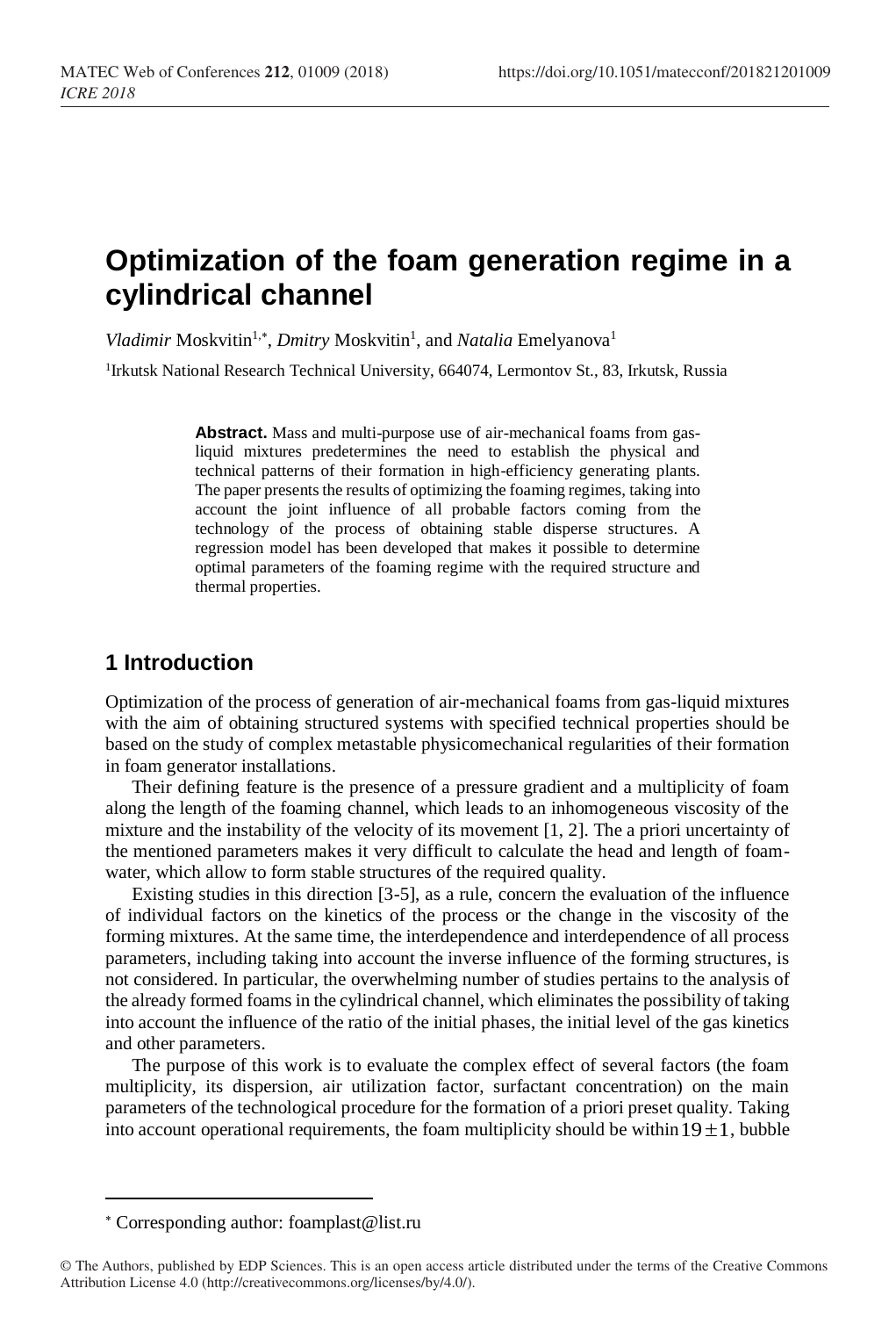diameter  $d \le 500$  µm, and the air utilization factor is up to 100%, the surfactant (SF) consumption is minimal.

## **2 Materials and Methods**

The investigations were carried out in an experimental setup (Fig. 1), which made it possible to obtain a continuous foam for 40-60 minutes, while controlling the flow of liquid, gas, pressure along the length of the foaming channel after 5 meters, the dispersion and the multiplicity of the foam.



**Fig. 1.** The pneumohydraulic scheme of an experimental foam generator set.

A solution of a surfactant with a certain concentration was prepared in a tank (1) and pumped through a metering valve (2) with a pump (3) into a jet mixer (4), at the same time compressed air was supplied from the compressor (5) in an amount controlled by the valve (6) and flow meter (7). The gas-liquid mixture obtained in the mixer was supplied to the cylindrical channel (8), which consisted of glass tubes 25 mm in diameter, joined on the one side by glass adapters, and on the other hand by segments of a re-zirconium sleeve of the same diameter. Manometers were installed at the junction of the tubes with the sleeve. The total length of the foaming channel was 55 m.

The multiplicity of the foam was determined with the aid of graduated cylinders with a volume of  $0.001 \text{ m}^3$ . The number of samples depended on the density of the measurement results, but not less than 10 [6, 7] to ensure statistical representation of the data.

The dispersion of the foam and the dimensions of its basic elements are determined by the micro-photographic method using the microfiber attachment МФН-5 through the stereomicroscope MBC-2, which allows to rapidly change the magnification ratio to 15–20. The dimensions of the main elements of the foam were determined with the aid of a photographic plate with the image of a scale mesh filled with the same degree of magnification as the photographs of the foam samples. The results of each experiment calculated the air utilization factor *f*, using the expression:

$$
f = \frac{v_{\text{ac}}\beta - v_{\text{ac}}}{v_{\text{c}}},\tag{1}
$$

where  $v_{\text{ac}}$  - volume of solution, which went to foam formation, m<sup>3</sup>;  $\beta$ -foam multiplicity;  $v<sub>2</sub>$  - volume of air supplied to the channel, m<sup>3</sup>.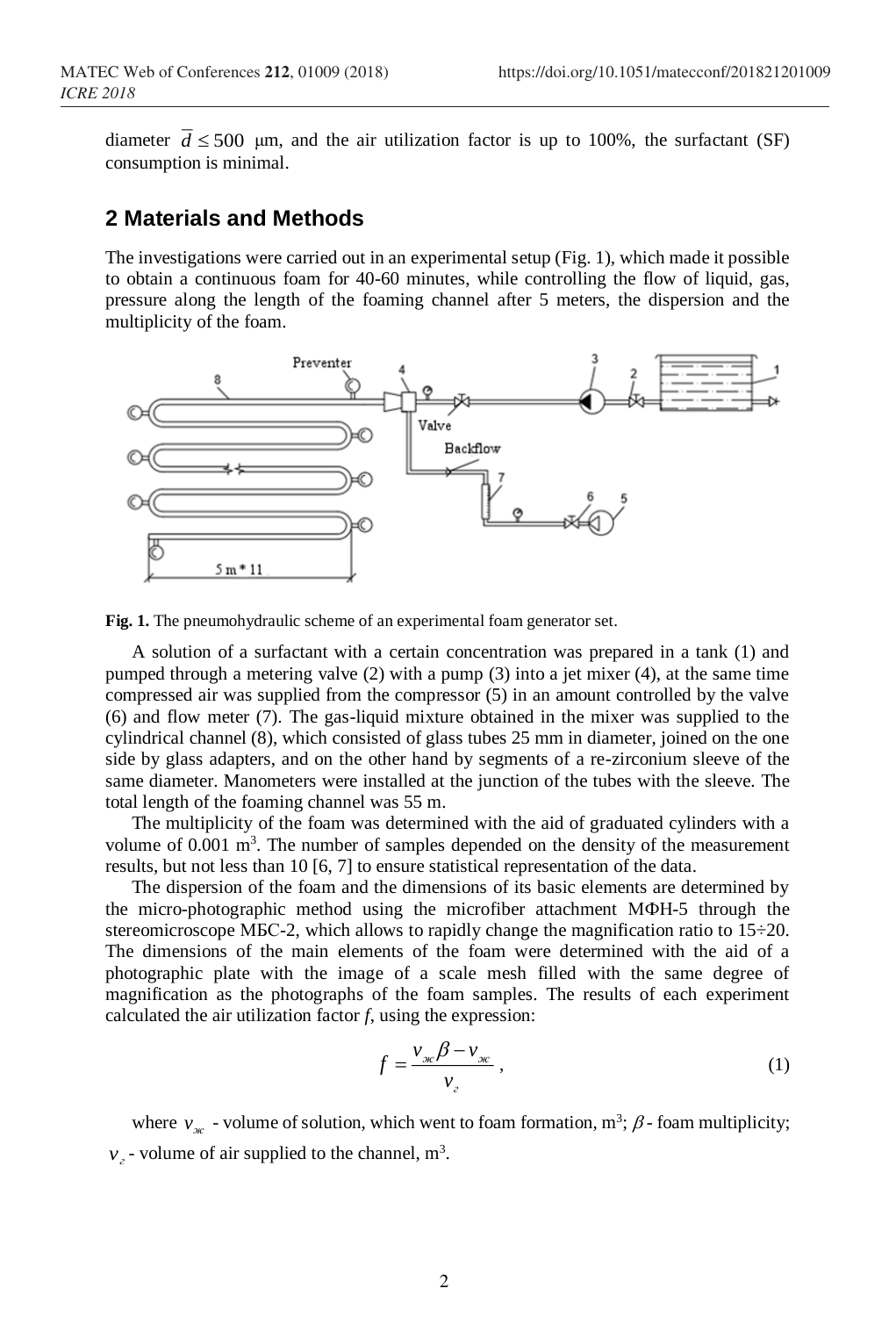To describe the dependences of the multiplicity  $(\beta)$ , the dispersion  $(d)$ , the coefficient of using air on the surfactant concentration and the ratio of the volume of gas to liquid, a central composition plan of the second order for two factors was applied [6, p. 52].

# **3 Results**

The field of optimization of the foam regime was established on the basis of a series of search experiments (Table 1) at the following boundary limits: SF concentration 0.15-0.18%, upper ratio of volumetric velocities of gas and liquid 22.5.

|                                         |      | Multiplicity of<br>foam |        |                                 | Dispersion             |                        |             |
|-----------------------------------------|------|-------------------------|--------|---------------------------------|------------------------|------------------------|-------------|
| Concentration of<br>surfactants $*$ , % |      | Estimat<br>ed           | Actual | Coefficient of use<br>of air, % | $\overline{d}$<br>Max. | $\overline{d}$<br>min. | mediu<br>m. |
| 0,10                                    | 24,3 | 25,3                    | 18.9   | 74,7                            | 1200                   | 500                    | 680         |
| 0.13                                    | 23.0 | 24.0                    | 22.0   | 91,7                            | 930                    | 410                    | 590         |
| 0.15                                    | 22,0 | 23,0                    | 22,8   | 99,1                            | 480                    | 170                    | 320         |
| 0.18                                    | 22,5 | 23.5                    | 23,5   | 100,0                           | 400                    | 150                    | 270         |
| 0,20                                    | 23,1 | 22,0                    | 22,0   | 100,0                           | 380                    | 130                    | 250         |
| 0,26                                    | 22,1 | 23,1                    | 23,1   | 100,0                           | 330                    | 120                    | 220         |

**Table 1.** Effect of SF concentration on parameters of foam regime.

\* "Volgonat" or sodium alkyl sulfonate (Е30).

The mathematical model of the relationship between optimization parameters and the factors affecting them is adopted in the form of a polynomial:

$$
y = b_0 + b_1 x_1 + b_2 x_2 + b_{11} x_1^2 + b_{22} x_2^2 + b_{12} x_1 x_2
$$
 (2)

To determine the coefficients of the polynomial (2), a rotatable compositional plan of the second order was used [8]. The locations of the experimental points are shown in Figure 2, coding factors in Table 2, and the planning matrix and the results of studies of the foam generation regime in Tables 3.



**Fig. 2.** Location of experiments of a rotatable composite plan of the second order in the system of coordinates: a) natural; b) code.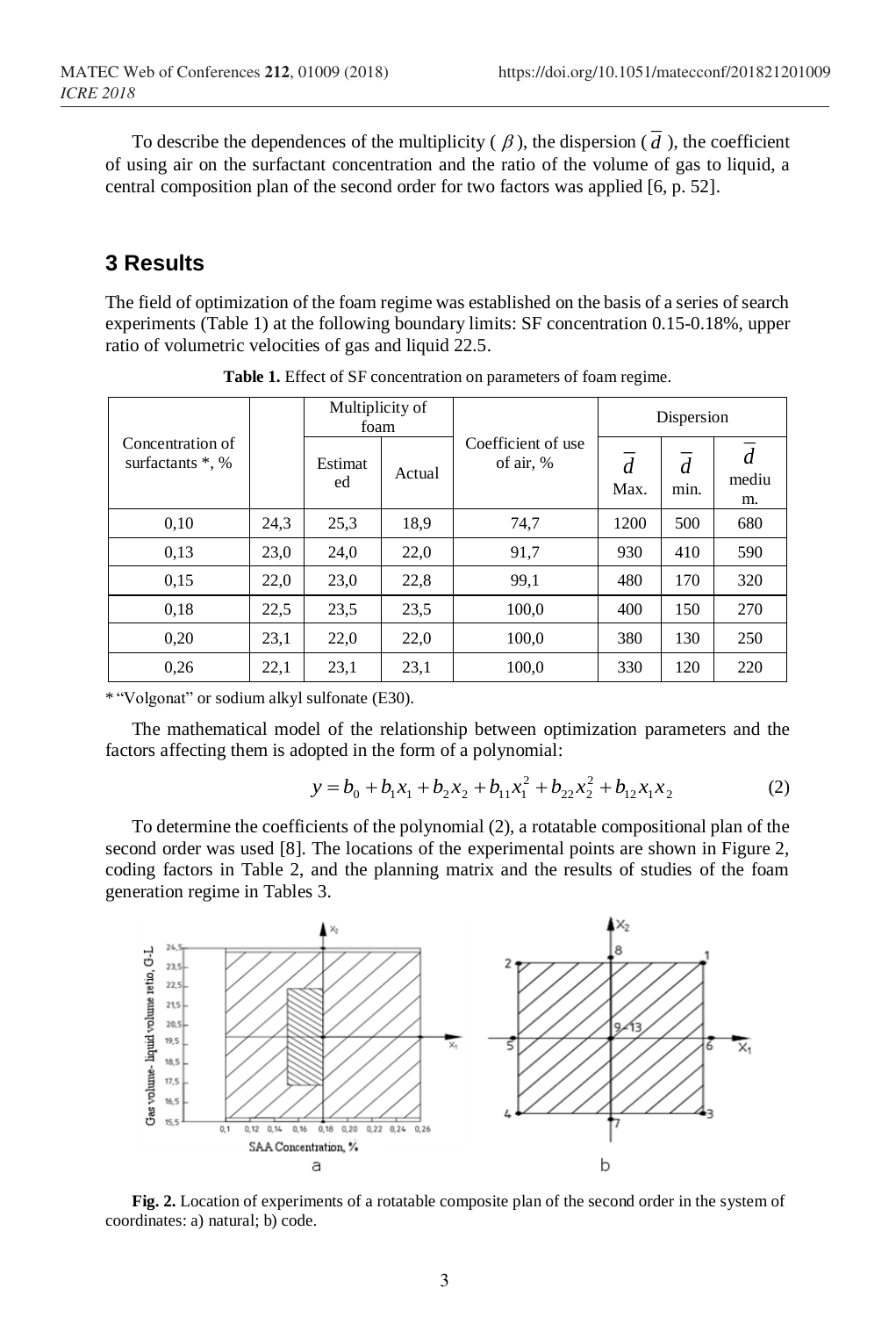When coding, the following designations of factors and optimization parameters were adopted:  $x_1$  – concentration of surfactant, %;  $x_2$  – the ratio of the volume velocities of the mixing phases; G/L - foam multiplicity;  $y_2$  – content of bubbles with a diameter of  $d \leq 500$ μm, %;  $y_3$  – the air utilization factor, %.

| Factor name |                                                                                           | Levels  |       |       |       |      |              |
|-------------|-------------------------------------------------------------------------------------------|---------|-------|-------|-------|------|--------------|
|             |                                                                                           | $-1,41$ | $-1$  | 0     |       | 1,41 | $\Delta Z_1$ |
| For $y_1$   | Concentration of<br>surfactants, %                                                        | 0,1     | 0,123 | 0,18  | 0,237 | 0,26 | 0,057        |
| and $y_3$   | The ratio of the volume of gas<br>to the volume of the liquid,<br>$\Gamma$ : $\mathbb{X}$ | 15,7    | 17    | 20    | 23    | 24,3 |              |
|             | Concentration of<br>surfactants, %                                                        | 0,15    | 0,155 | 0,165 | 0,175 | 0.18 | 0,01         |
| For $y_2$   | The ratio of the volume of gas<br>to the volume of the liquid,<br>$\Gamma$ : $\mathbb{X}$ | 17.5    | 18,2  | 20    | 21,8  | 22,5 | 1,8          |

|  |  | <b>Table 2.</b> Coding factors. |  |
|--|--|---------------------------------|--|
|--|--|---------------------------------|--|

**Table 3.** The planning matrix and the results of experimental studies of the foam generation regime.

|                      | $x_1$          | $x_2$                    | Optimization options          |                                                                  |                                   |  |
|----------------------|----------------|--------------------------|-------------------------------|------------------------------------------------------------------|-----------------------------------|--|
| No. of<br>experience |                |                          | $y_1$<br>$y_2$                |                                                                  | $y_3$                             |  |
|                      |                |                          | Multiplicity<br>foam, $\beta$ | The content of bubbles<br>with a diameter $d \leq 500$<br>мкм, % | Coefficient<br>use of air $f$ , % |  |
| 1                    | $^{+}$         | $+$                      | 21,5                          | 98                                                               | 100                               |  |
| $\overline{c}$       |                | $+$                      | 17,5                          | 100                                                              | 87                                |  |
| 3                    | $^{+}$         | $\overline{\phantom{0}}$ | 17,25                         | 89                                                               | 96,5                              |  |
| $\overline{4}$       |                | $\qquad \qquad$          | 15,5                          | 50                                                               | 74                                |  |
| 5                    | $-1,41$        | $\theta$                 | 14                            | 85                                                               | 73                                |  |
| 6                    | 1,41           | $\Omega$                 | 20,5                          | 98                                                               | 100                               |  |
| 7                    | $\mathbf{0}$   | $-1,41$                  | 17                            | 55                                                               | 91                                |  |
| 8                    | $\mathbf{0}$   | 1,41                     | 25,5                          | 99                                                               | 100                               |  |
| 9                    | $\mathbf{0}$   | $\theta$                 | 20                            | 91                                                               | 99                                |  |
| 10                   | $\mathbf{0}$   | $\theta$                 | 19                            | 93                                                               | 98                                |  |
| 11                   | $\overline{0}$ | $\theta$                 | 21                            | 94                                                               | 98,5                              |  |
| 12                   | $\overline{0}$ | $\theta$                 | 20,5                          | 95                                                               | 100                               |  |
| 13                   | $\overline{0}$ | $\overline{0}$           | 19,5                          | 92                                                               | 99,5                              |  |

In accordance with the chosen technique [8, p.12], the results of the experiment determined the coefficients of the regression equations (Table 4).

Comparing the numerical values of the confidence intervals (Table 5), calculated with the help of the Student's test (*t*) and the coefficients of the regression equations (Table 4), they established their significance.

After substituting the coefficients into expression (2), the regression equations take the form:

$$
y_1 = 20 + 1,9x_1 + 2,3x_2 - 1,7x_1^2
$$
 (3)

$$
y_2 = 93 + 6,9x_1 + 15x_2 - 8x_2^2 - 10,3x_1x_2 \tag{4}
$$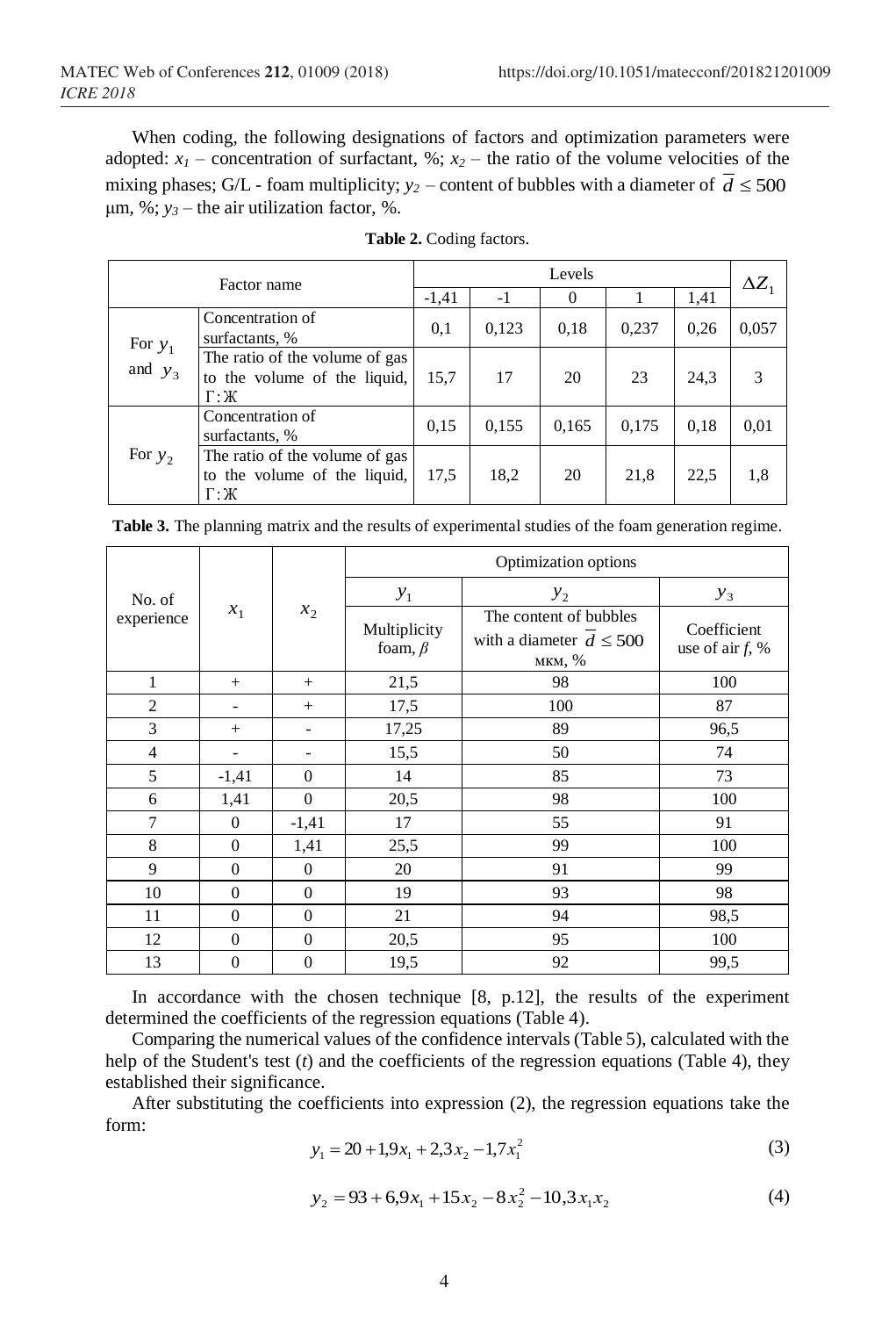$$
y_3 = 99 + 9, 2x_1 - 3, 7x_2 - 6, 8x_1^2 - 2, 2x_2^2 - 2, 4x_1x_2 \tag{5}
$$

|                           | Optimization options |         |         |  |  |
|---------------------------|----------------------|---------|---------|--|--|
| Coefficient of regression | $y_1$                | $y_2$   | $y_3$   |  |  |
| $b_0$                     | 20                   | 93      | 99      |  |  |
|                           | 1,86                 | 6,9     | 9,2     |  |  |
| $b_{\gamma}$              | 2,28                 | 15,0    | 3,65    |  |  |
|                           | $-1,7$               | 1,3     | $-6,75$ |  |  |
| $b_{22}$                  | 0,29                 | $-8,0$  | $-2,2$  |  |  |
| $b_{12}$                  | 0,56                 | $-10,3$ | $-2,4$  |  |  |

**Table 4.** The value of the regression coefficients.

**Table 5.** Statistical analysis of the regression equations obtained.

| Calculated values | The value of the calculated values for the parameters optimize |                       |                       |  |  |  |  |
|-------------------|----------------------------------------------------------------|-----------------------|-----------------------|--|--|--|--|
|                   | $y_{1}$                                                        | $y_{2}$               | $y_3$                 |  |  |  |  |
| $S_{y}^{2}$       | 0,625                                                          | 2,5                   | 0,625                 |  |  |  |  |
| $\Delta b_0$      | 0,6                                                            | 1,49                  | 0,6                   |  |  |  |  |
| $\Delta b_i$      | 0,17                                                           | 1,19                  | 0,17                  |  |  |  |  |
| $\Delta b_{ii}$   | 0,5                                                            | 1,28                  | 0,5                   |  |  |  |  |
| $\Delta b_{ii}$   | 0,67                                                           | 1,68                  | 0,67                  |  |  |  |  |
| $S_{ad}^2$        | 1,44                                                           | 7,60                  | 1,79                  |  |  |  |  |
| $f_{y}$           | $\overline{4}$                                                 | 4                     | $\overline{4}$        |  |  |  |  |
| $f_{ad}$          | 9                                                              | 8                     | 7                     |  |  |  |  |
| $F_{\text{pacu}}$ | 2,81                                                           | 3,04                  | 2,86                  |  |  |  |  |
| $F_{ma6n}$        | 5,9988                                                         | 6,0410                | 6,0942                |  |  |  |  |
| Conclusion on the | Adequate, with a                                               | Adequate, with a      | Adequate, with a      |  |  |  |  |
| adequacy of the   | significance level of                                          | significance level of | significance level of |  |  |  |  |
| model             | 0.05                                                           | 0.05                  | 0.05                  |  |  |  |  |

It follows from the statistical analysis of the equations obtained that the equations (3-5) are adequate to the experimental data on the multiplicity  $(\beta)$ , the dispersion (d), the coefficient of the use of air (*f*) from the variables  $(x_1 \text{ and } x_2)$ , since the calculated values of the Fisher test turned out to be less than the table values at the 5% level of significance. With their use, contour curves of equal values  $\beta$ ,  $d$ , and  $f$  (Figure 3) are constructed, the analysis of which is given below.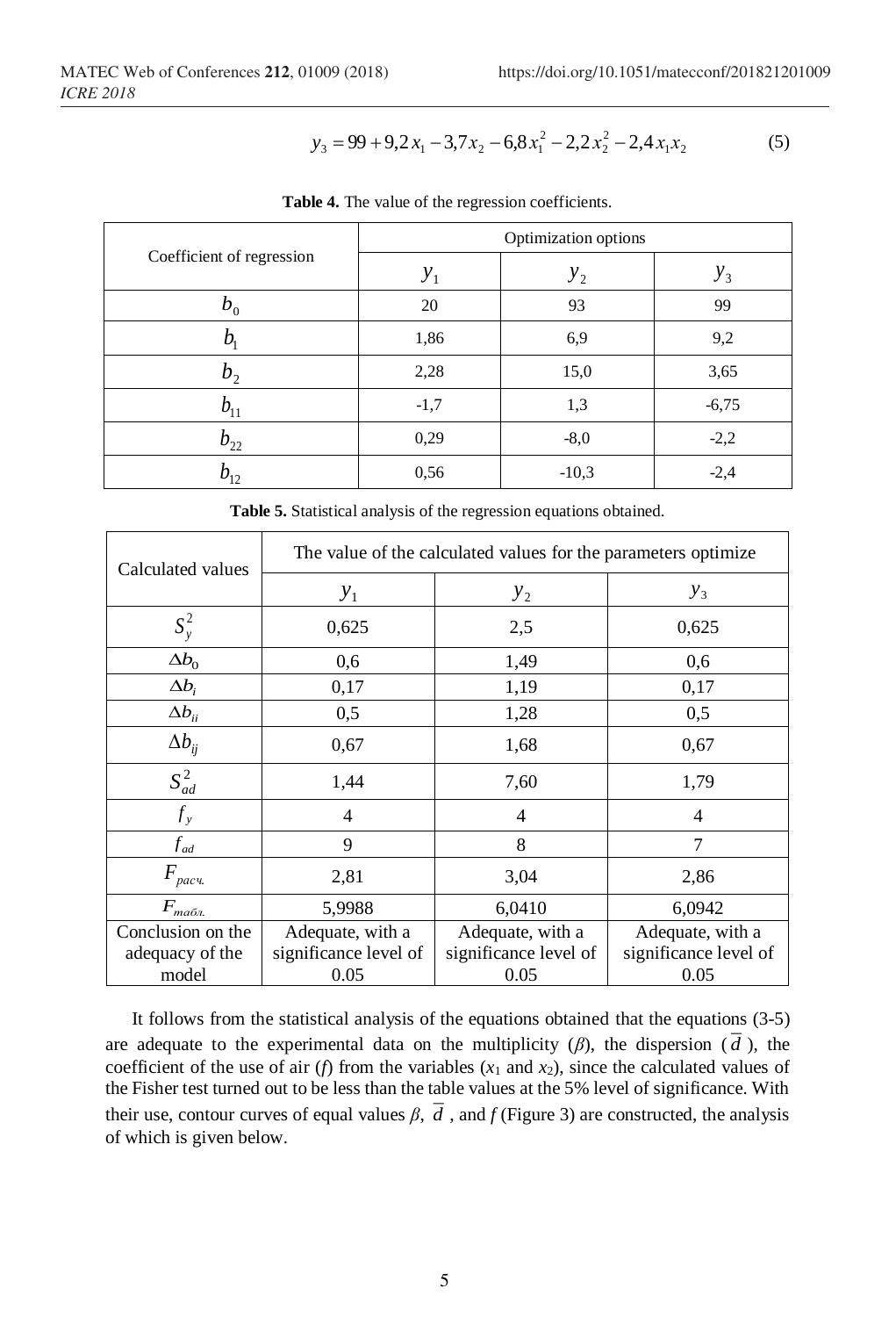

**Fig. 3.** Contour curves of equal values of parameters of the process of foam generation: *a*) the multiplicities  $-\beta$ ; *b*) the air utilization factor  $-f$ ; *c*) contents of cells diameter  $-\frac{d}{500}$  µm, %.

### **4 Discussion**

It follows from Fig. 3a that foam of a given multiplicity of  $19 \pm 1$  can be obtained at a surfactant concentration of 0.15%, using the interval of the ratios G/L from 19.7 to 21.4. However, in this case, the value of the coefficient f is relatively low, and the content of bubbles with a diameter of  $\bar{d} \le 500$  µm varies widely (70÷100%). With a gradual increase in the surfactant concentration, air is more fully converted to foam, which leads to a decrease in the ratio of G/L with a simultaneous increase in dissipation. Thus, at a surfactant concentration of 0.18% and a G: F ratio of 18-20,  $f = 95-97$ %, and the content of small cells is 91-100%. Further optimization is possible with a decrease in the G/L interval. If we narrow it down to 19.5-20, then we will obtain a foam containing 100% cells  $\overline{d} \leq 500 \, \mu m$  in diameter with  $f = 98 \div 99\%$ . Thus, for foams with a multiplicity of  $19 \pm 1$ , the optimum surfactant concentration is 0.18%, and the volume ratio of the mixing phase rates is  $19.5 \div 20$ .

As indicated above, in all experiments we determined the pressure along the length of the foaming channel. Graphic analysis (Figure 4) of the results of measurements in the foam mode (concentration of surfactants  $0.15$ ,  $0.18$ ,  $0.20$  and  $0.26\%$ , ratio  $G/L = 19.5$  hours, 22.5), allows to determine that the function  $P(L)$  is linear only at a certain section of the channel. Observations through the transparent wall, as well as microphotographic data, showed that the fracture point corresponds to the completion of the process of air dispersion and the formation of the foam structure. An increase in the concentration of surfactant leads to an acceleration of this process, which is accompanied by a reduction in the length of the section necessary to form a foam structure. This is due to the decrease in surface tension and energy costs required to form a new phase separation surface.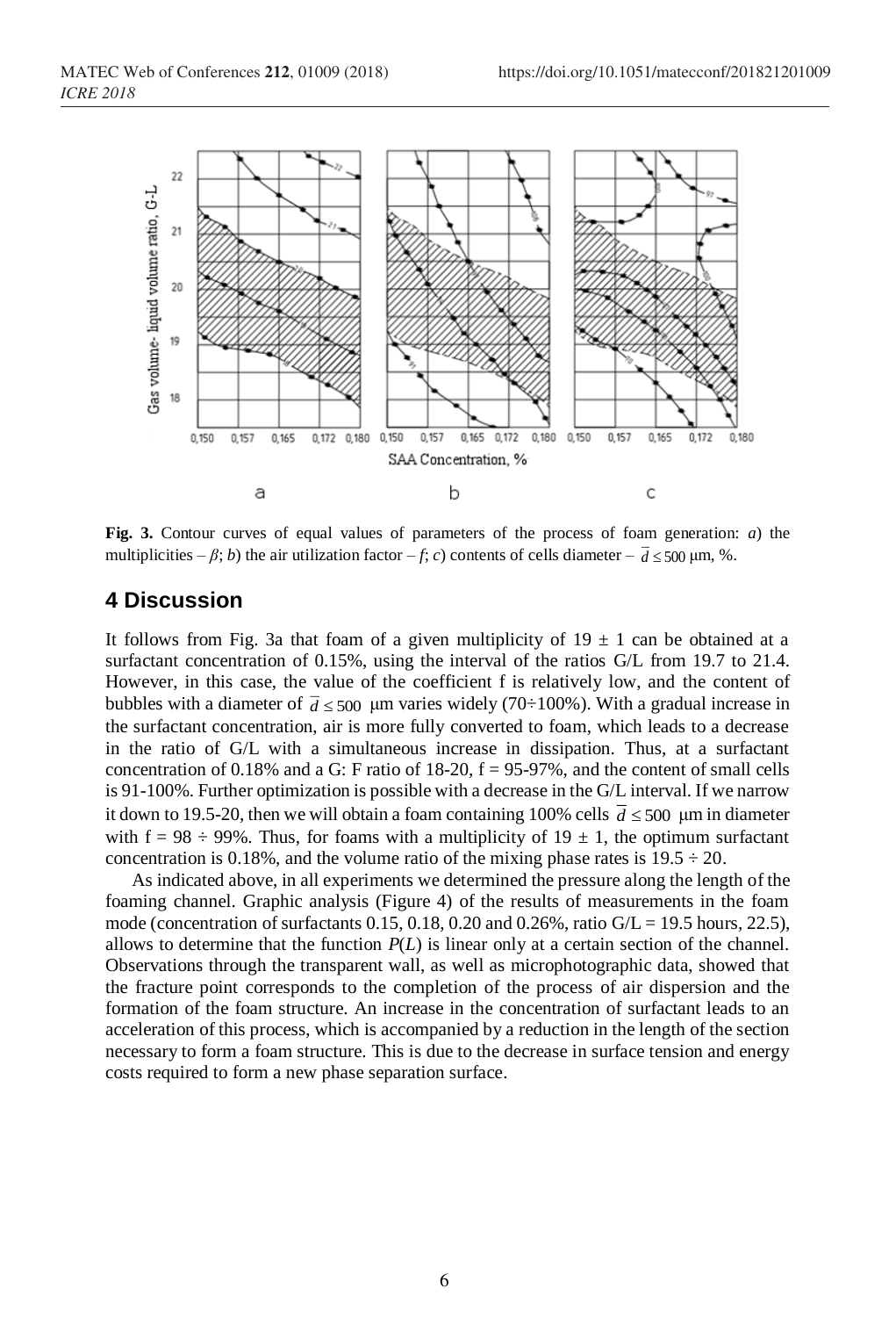

**Fig. 4.** Change in pressure along the length of the cylindrical channel at various concentrations (C) of surfactants in solution:  $1 - C = 0.15\%$ ;  $2 - C = 0.18\%$ ;  $3 - C = 0.20\%$ ;  $4 - C = 0.26\%$ 

Thus, with a foam generator capacity of  $23 \div 25$  m3 / h and a diameter of the foaming channel of 25 mm, depending on the surfactant concentration, the minimum length of the channel can vary from 24 to 35 m, which corresponds to the ratio of the length (*L*) to the diameter (*d*) 960  $\div$  1400 and the speed at the outlet of the channel is 11.0  $\div$  11.5 m / sec. Obviously, an increase in productivity during the transition to an industrial model will require an increase in the diameter of the foaming channel. Therefore, it seems to us important to further clarify whether the indicated relations *L* : *d*.

The results of studies of foam generation in a cylindrical channel were the basis for creating an industrial technology for the production of foamy heat insulators directly at the site of application of mining and construction works in the field of thermal protection of buildings [9-14], as well as creating author's certificates and patents on inventions [15, 16].

## **5 Conclusion**

1. Regression dependencies are established that allow to determine optimal parameters of the generation regime with a priori specified characteristics of multiplicity and structure.

2. For the formation of a foam of a homogeneous structure under the optimal foam regime, the ratio of the length of the cylindrical channel to its effective diameter should be at least 1000.

### **References**

- 1. M. E. Pozin, I. P. Mukhlenov, E. Ya. Tarat, LPH, **30, 1**, 45-52 (1957).
- 2. E. Ya. Tarat, *foam and foam mode phones* (Publishing House of Chemistry, Moscow, 1977).
- 3. A. A. Kachalov, *Hydraulic resistance during the movement of air-mechanical foam through pipelines and foam jets* (Moscow, 1970).